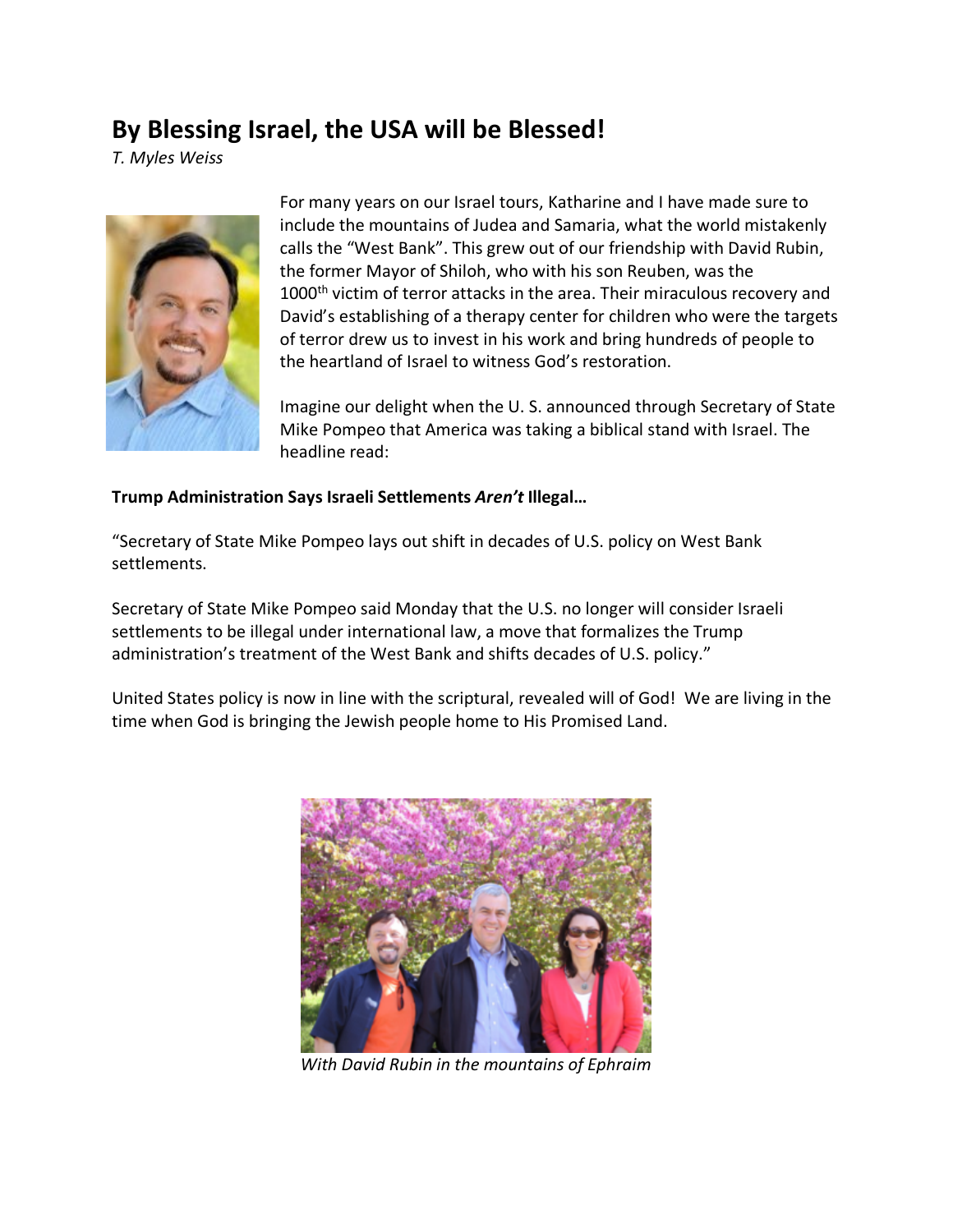## **Ezekiel 36:8**

**8** But you, O mountains of Israel, you shall shoot forth your branches, and yield your fruit to my people of Israel; for they are at hand to come. **9** For, behold, I *am* for you, and I will turn unto you, and ye shall be tilled and sown: **10** And I will multiply men upon you, all the house of Israel *even* all of it: and the cities shall be inhabited, and the wastes shall be built: **11** And I will multiply upon you man and beast; and they shall increase and bring fruit: and I will settle you after your old estates, and will do better *to you* than at your beginnings: and you shall **know that I** *am* **the LORD.**

Most Israelis are secular, with various opinions of how the tiny country has survived. I believe the first Prime Minister, David Ben Gurion, who said, "To be a realist in Israel you HAVE to believe in miracles"

## **God Fulfills His Word!**

**Jeremiah 31:3** For the days come, says the LORD, that I will bring again the captivity of my people Israel and Judah, says the LORD: and I will cause them to return to the land that I gave to their fathers, and they shall possess it…

## **Jer. 31:4-6**

**4** Again I will build you, and you shall be built, O virgin of Israel: you shall again be adorned with tambourines, and shall go forth in the dances of them that make merry.

**5** You shall yet plant vines upon the mountains of Samaria: the planters shall plant, and shall eat *them* as common things.

**6** For there shall be a day, *that* the watchmen upon the mount Ephraim shall cry, Arise you, and let us go up to Zion unto the LORD our God.

**Jer. 31:10** Hear the word of the LORD, O you nations, and declare *it* in the isles afar off, and say, He that scattered Israel will gather him, and keep him, as a shepherd does his flock.

And our favorite:

**Amos 9:13** "Behold, days are coming," declares the Lord, "When the plowman will overtake the reaper And the treader of grapes him who sows seed; When the mountains will drip sweet wine And all the hills will be dissolved. <sup>14</sup> "Also I will restore the <sup>[f]</sup>captivity of My people Israel, And they will rebuild the ruined cities and live *in them*; They will also plant vineyards and drink their wine,